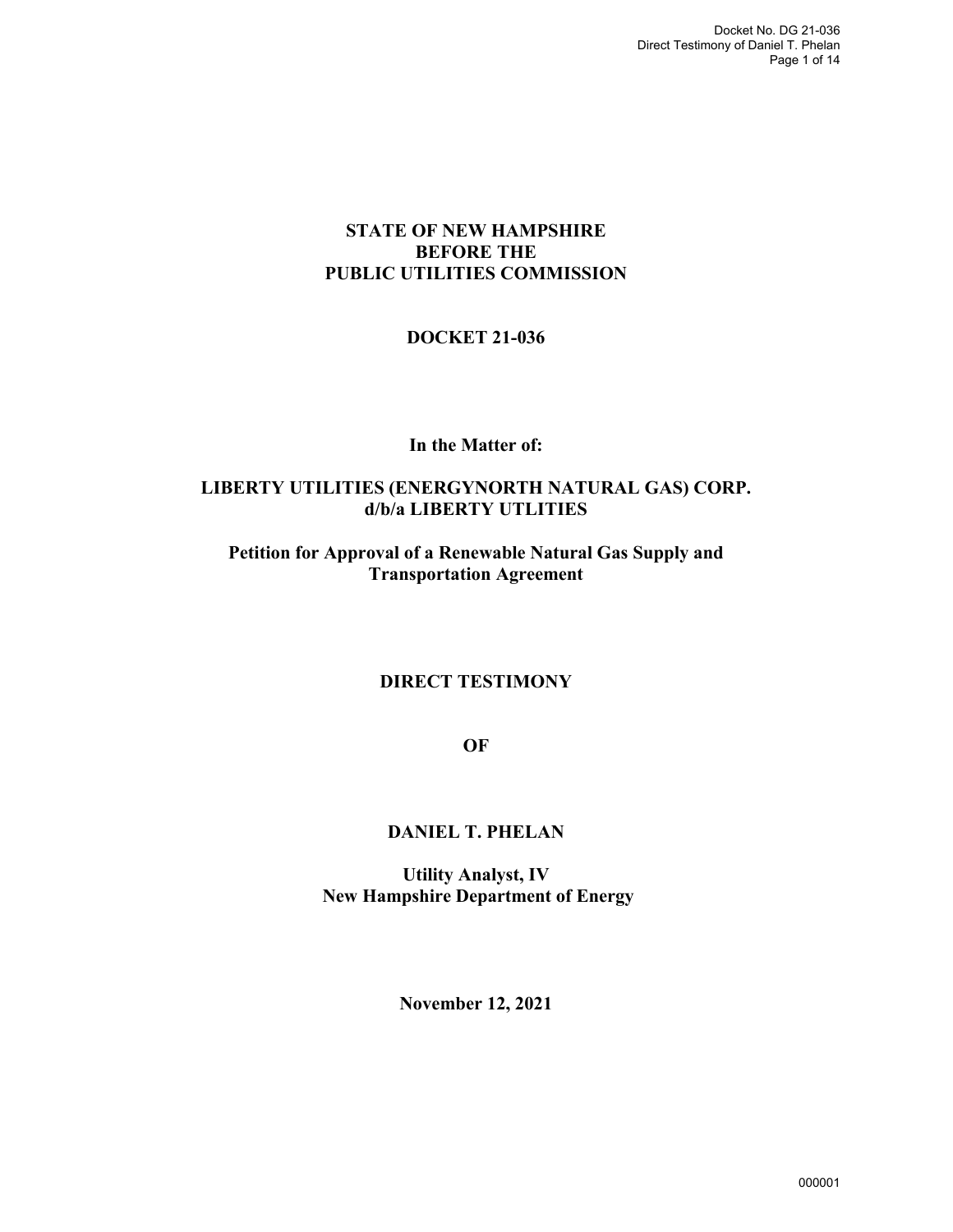| $\mathbf{1}$   |                                                                                                  |
|----------------|--------------------------------------------------------------------------------------------------|
| $\overline{2}$ |                                                                                                  |
| 3              | Q. Please state your full name?                                                                  |
| 4              | A. My name is Daniel T. Phelan.                                                                  |
| 5              |                                                                                                  |
| 6              | Q. By whom are you employed and what is your business address?                                   |
| 7              | A. I am employed by the New Hampshire Department of Energy as a Utility Analyst IV. My           |
| 8              | business address is 21 S. Fruit Street, Suite 10, Concord, New Hampshire 03301.                  |
| 9              |                                                                                                  |
| 10             | Q. Please summarize your education and professional work experience.                             |
| 11             | A. I graduated from the University of Vermont in 2012 with a Bachelor's Degree in Political      |
| 12             | Science. I joined the National Regulatory Research Institute (NRRI) as a Research Assistant      |
| 13             | in December 2012. In June 2014, I was promoted to Research Associate, and worked for the         |
| 14             | NRRI in that capacity until June 2016. During my tenure at the NRRI, my work included            |
| 15             | authoring published reports on utility regulatory issues with a focus on critical infrastructure |
| 16             | cybersecurity. I also constructed training programs for state utility commissioners and staff    |
| 17             | on energy topics, including cybersecurity, the smart grid, and electric vehicles. In June of     |
| 18             | 2016, I joined the Public Utilities Commission (PUC) as a Utility Analyst III (UA III) in the    |
| 19             | Wholesale Electricity Division. In 2018, I was promoted to UA IV. When the PUC split into        |
| 20             | two agencies in July 2021, my job title changed to UA IV with the New Hampshire                  |
| 21             | Department of Energy (Energy). See Attachment DTP-1 (resume)                                     |
| 22             |                                                                                                  |
|                |                                                                                                  |

2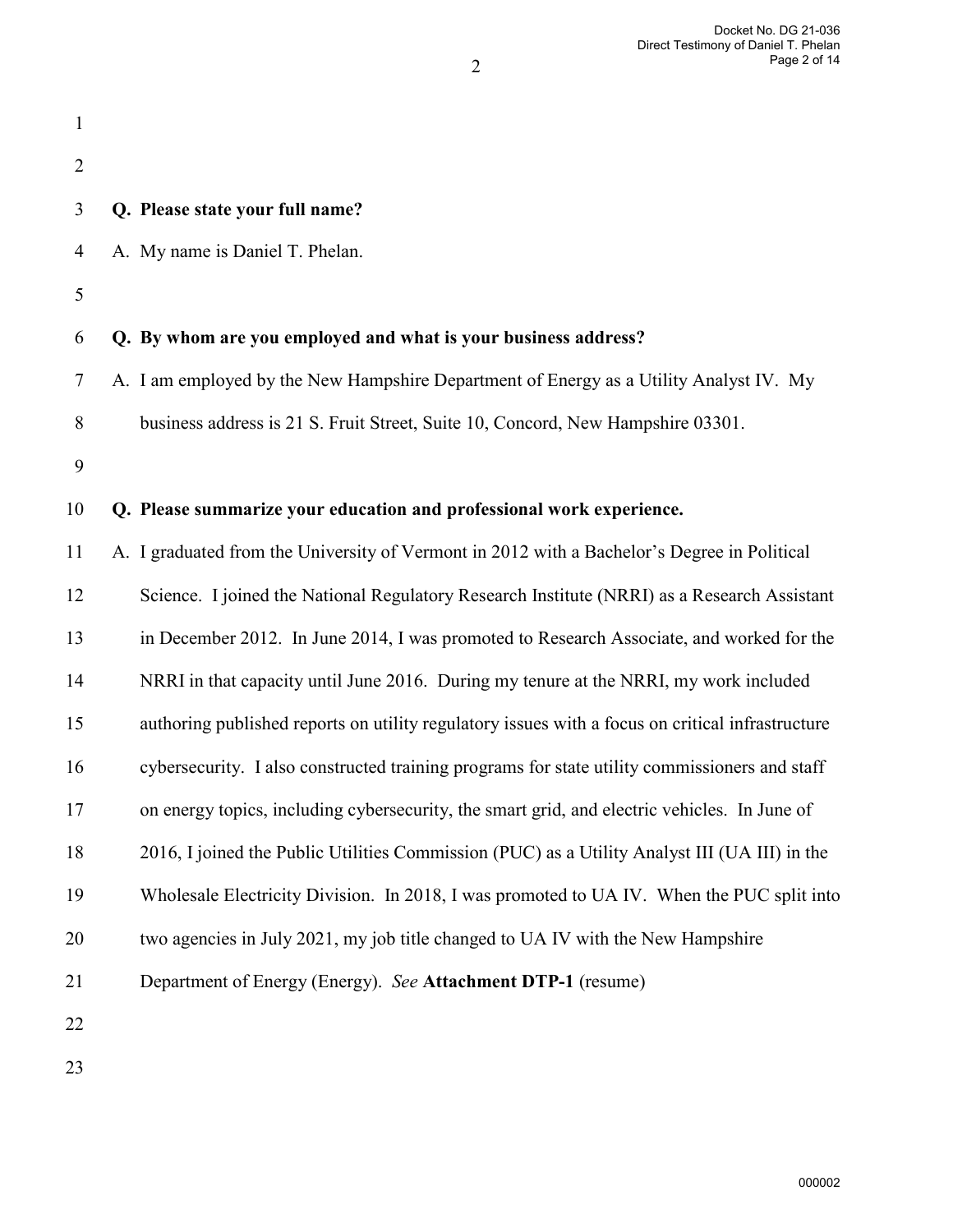#### 3

| Q. What were your job responsibilities with the PUC? |  |
|------------------------------------------------------|--|
|------------------------------------------------------|--|

2 A**.** In addition to my work in this docket, while a member of the Public Utilities Commission 3 Staff, my job responsibilities included, but were not limited to, participating in technical 4 meetings with representatives of other regulatory state commissions, New England States 5 Committee on Electricity (NESCOE), and ISO-New England (IS0-NE); advocating on behalf of 6 New Hampshire consumers; working cooperatively with the managers and staff of NESCOE 7 with the goal of developing positions on important wholesale market issues that are 8 beneficial/acceptable to New Hampshire and can be supported by other New England states; 9 analyzing issues relating to the region's wholesale energy and reserve markets such as ISO NE's 10 Energy Security Improvements (ESI) proposal; assessing the impact on consumers of proposed 11 changes in the rules and regulations that govern the region's Forward Capacity Market such as 12 ISO NE's Pay-for-Performance program; representing the Public Utilities Commission at 13 designated New England Power Pool (NEPOOL) technical committees including the Reliability, 14 Transmission and Power Supply Planning committee; reviewing the costs and benefits of 15 proposed transmission projects; analyzing issues regarding transmission system reliability and 16 constraints; and making recommendations for consideration and action by the Public Utilities 17 Commission. 18

### 19 **Q. What are your job responsibilities with the Department of Energy?**

20 A. I continue to hold the same responsibilities at the Department of Energy as I did at the PUC. 21 Please see my previous answer.

22

# 23 **Q. Have you previously testified before the Public Utilities Commission?**

24 A. No.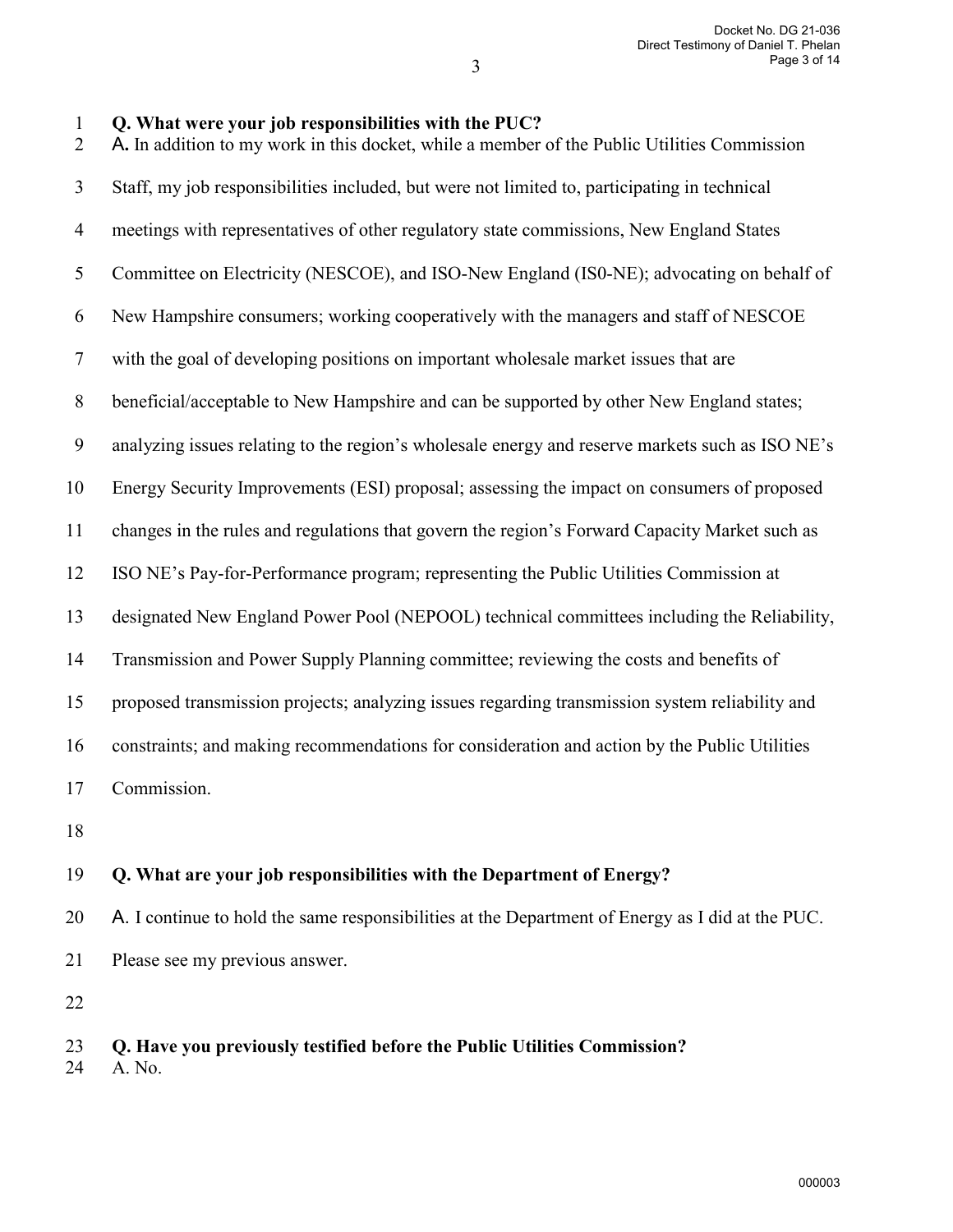| $\mathbf{1}$   | Q. What is the purpose of your testimony in this proceeding?                                                                                     |
|----------------|--------------------------------------------------------------------------------------------------------------------------------------------------|
| $\overline{2}$ | A. My testimony presents my analysis of the financial impacts of the proposed RNG Supply and                                                     |
| 3              | Transportation Agreement ("RNG Agreement") between Liberty Utilities                                                                             |
| $\overline{4}$ | (EnergyNorth Natural Gas) Corp. d/b/a Liberty Utilities ("Liberty" or "the Company") and                                                         |
| 5              | RUDARPA North Country, LLC ("RUDARPA"). Under the RNG Agreement, Liberty would                                                                   |
| 6              | purchase renewable natural gas (RNG) from RUDARPA's facility at the North Country                                                                |
| $\tau$         | Environmental Services (NCES) landfill in Bethlehem, New Hampshire. See Attachment                                                               |
| $8\,$          | <b>DTP-2</b> (Petition (filed March 4, 2021) Testimony of WJC/MRS Attachment 1 (executed RNG                                                     |
| 9              | Supply and Transportation Agreement dated October 9, 2020). ("RNG Agreement)                                                                     |
| 10             |                                                                                                                                                  |
| 11<br>12       | Q. Please summarize your finding and recommendations.<br>A. The Public Utilities Commission should not approve the RNG Agreement because it will |
| 13             | likely result in higher rates than if Liberty met its supply needs through other means. The RNG                                                  |
| 14             | Agreement also creates significant risk related to regulatory and economic factors. Liberty has                                                  |
| 15             | not demonstrated that the risks associated with this RNG Agreement have been sufficiently                                                        |
| 16             | mitigated.                                                                                                                                       |
| 17             |                                                                                                                                                  |
| 18<br>19<br>20 | Q. Please briefly describe Liberty's filing in this docket.                                                                                      |
|                | A. On March 4, 2021, Liberty filed for approval of the RNG Agreement to purchase processed,                                                      |
| 21             | pipeline quality RNG from the to-be-built RUDARPA facility to Liberty. Under the proposal,                                                       |
| 22             | RUDARPA will construct a cleaning/production system at the NCES landfill and deliver                                                             |
| 23             | pipeline quality gas to three delivery points on the Liberty distribution system. Liberty will                                                   |
| 24             | construct, maintain, and operate the receipt points. Under the RNG Agreement, RUDARPA                                                            |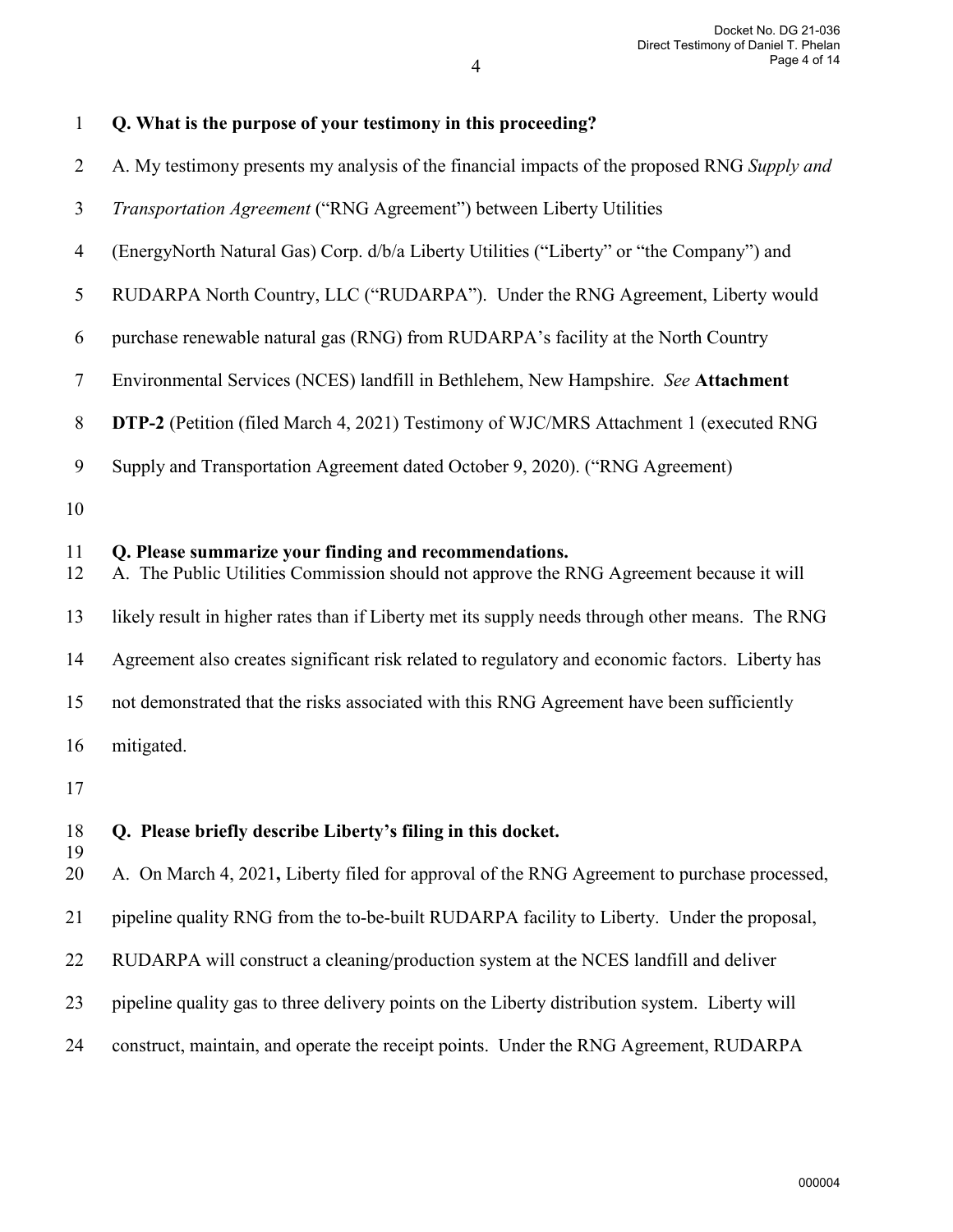1 must deliver a Minimum Annual Supply Quantity (MASQ) to Liberty in each year of the RNG 2 Agreement. In turn, Liberty must purchase the entire output of the RUDARPA facility at a price 3 specified in the RNG Agreement. The price increases according to an annual inflation 4 adjustment.

5

6 Under the RNG Agreement, Liberty would also have the ability to purchase the RNG facility 7 after four years. Liberty would also have a right-of-first-refusal under any circumstance which 8 RUDARPA would sell the facility. Were Liberty to purchase the production facility, 9 RUDARPA would continue to operate and maintain the facility, while also retaining 10 responsibility for delivery of the RNG to the receipt points. Liberty claims that purchasing the 11 facility will result in a 25% savings in the commodity cost of RNG. Liberty has signed Letters 12 of Intent (LOIs) with three customers that indicate their willingness to purchase RNG. The 13 commodity cost, as specified by the RNG Agreement, will be passed through to the LOI 14 customers. Liberty will then develop an "opt-in" tariff that would sell RNG to residential 15 customers. Liberty proposes that if "opt-in" and LOI RNG sales volume is below the delivered 16 quantity of RNG, the remaining volume be injected into distribution pipelines with RNG costs to 17 be recovered through Liberty's overall cost of gas (COG).

18

20

#### 19 **Q. What regulatory issues are unresolved in Liberty's filing?**

21 A.Liberty has proposed to sell the RNG to voluntary customers, beginning with the three 22 commercial customers who have signed LOIs. These customers would pay the same commodity 23 price that Liberty will pay RUDARPA under the RNG Agreement's terms. The quantity of RNG 24 sold to LOI customers would be recovered directly from those customers, with the remaining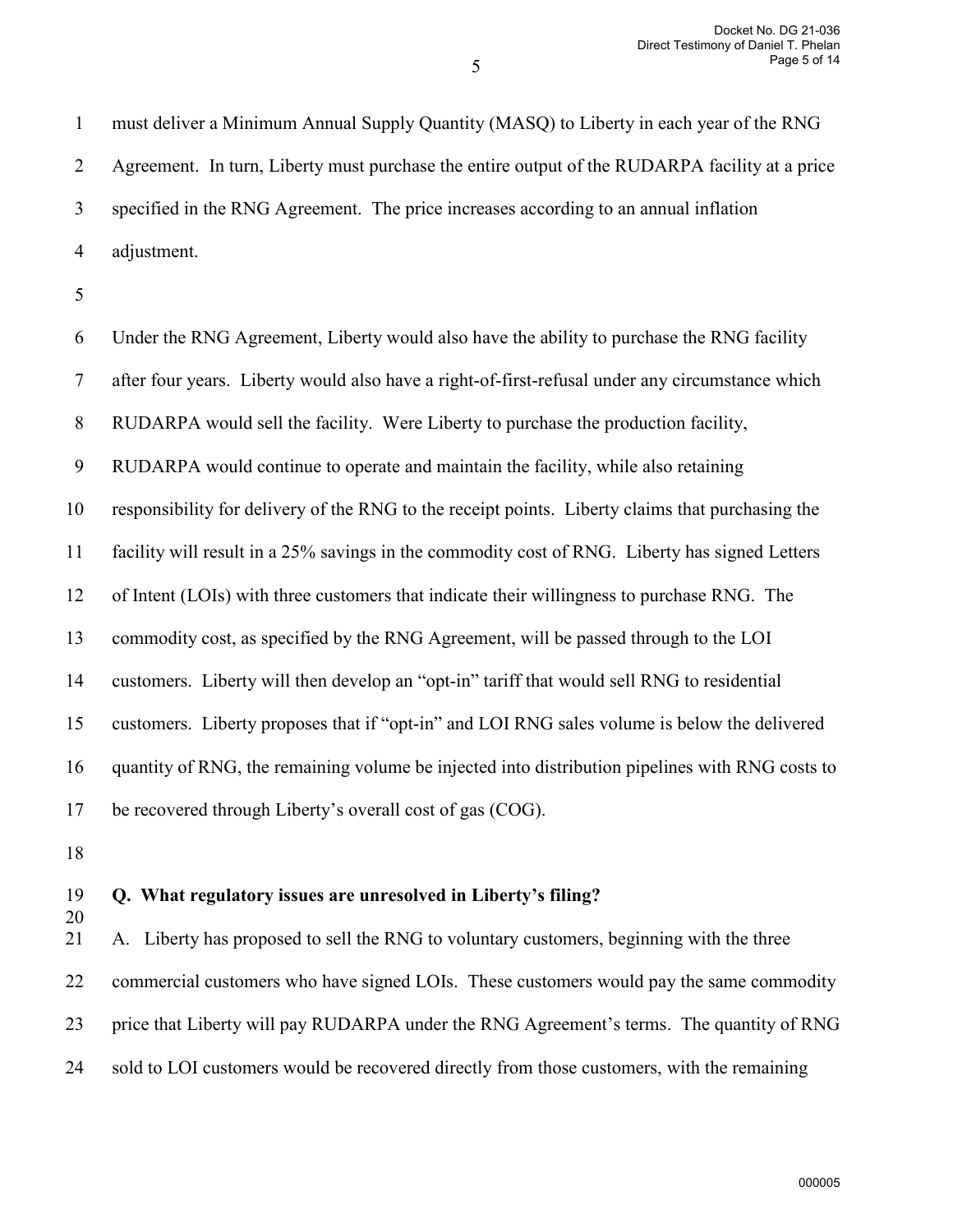6

2 explained above, the remaining unsubscribed RNG would be sold to residential customers 3 ("involuntary RNG customers") and included in Liberty's standard overall COG. 4 5 As of October 13, 2021, when Liberty updated its (confidential) responses to Energy data request 6 1-3 (revised) and data request 3-11, no LOI customers have signed actual contracts. Letters of

1 quantity of RNG being offered to residential customers under an opt-in tariff provision. As

7 Intent are non-binding and even if special contracts are signed, the contracts will need to be

8 reviewed and approved by the Commission before LOI customers can take delivery of RNG.

9 The contracts might not be approved. If they are approved, then Liberty will need additional

11 approval and Liberty builds the appropriate infrastructure, Liberty will not be able to deliver

10 time to construct decompression facilities at each receipt point. While these contracts await

12 RNG to LOI customers. Additionally, one of these LOI customers is located outside of

13 Liberty's franchise area. In its March 4, 2021 filing (WJC/MS Testimony Bates 016), Liberty

14 indicated its intent to petition the Commission for a new franchise solely to serve this one

15 customer. This new franchise would have to be granted before the customer could receive

16 RNG. *See* **Attachment DTP-3** (Petition excerpts).

17

18 Liberty has also proposed an unreasonably short timeframe for the franchise to be filed, reviewed 19 and (Liberty presumes) granted. A final decision on any franchise petition Liberty might submit 20 may prove more complex than Liberty anticipates. For example, Franchise approval in DG 15- 21 362 (Pelham/Windham) took approximately 18 months from petition to order; approval in DG 22 16-852 (Lebanon) took approximately 16 months. Liberty expects to file for the new Lebanon 23 franchise once the LOI contracts have been executed, and then receive a ruling from the Public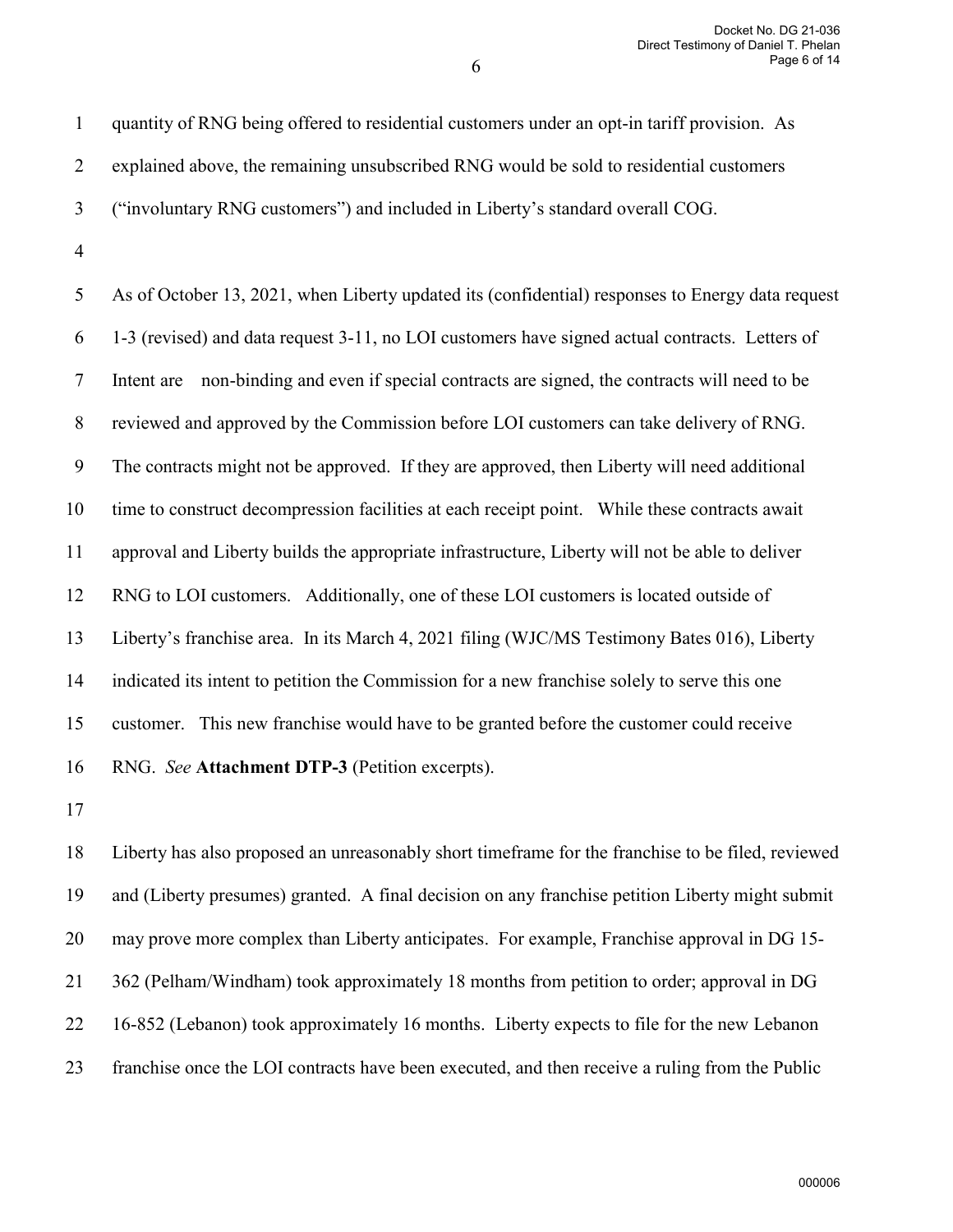1 Utilities Commission on the contracts and the franchise petition four to five months thereafter. 2 *See* **Attachment DTP-4** (Liberty's Response to Energy DR 1-26). Even if Liberty filed 3 executed special contracts and a franchise petition on December 15, 2021, the goal the Company 4 identified in August 2021*, see id.,* the time required for the Public Utilities Commission to 5 review the franchise petition, and whether or not a franchise would be granted for one customer, 6 cannot be predicted.

7

8 While the regulatory challenges associated with LOI customers (described above) are awaiting 9 resolution, Liberty proposed to offer RNG to opt-in commercial and retail customers, if 10 any. However, the tariff provisions to allow participation in such a program do not exist at this 11 time. Liberty will need to create the tariff provision and get it approved by the Public Utility 12 Commission before offering RNG to (any) opt-in customers. This would be a further regulatory 13 challenge and would take additional time.

14

15 Liberty has attempted to gauge interest in an RNG opt-in program through a consultant. *See* 16 **Attachment DTP -5** (Liberty's Response to OCA DR 1-7). This report finds that, even under its 17 most optimistic scenario, it would take at least three years to generate any significant residential 18 participation. The report was unable to quantify any participation by commercial customers. 19 These factors lead me to the conclusion that there will be no RNG sold to LOI or opt-in 20 customers during the initial years of the RNG Agreement. The cost of the RNG Agreement 21 would then be recovered from all of Liberty's customers regardless of their desire to purchase 22 RNG. (I reserve the opportunity to identify other limitations on the referenced report's 23 conclusions and analysis.)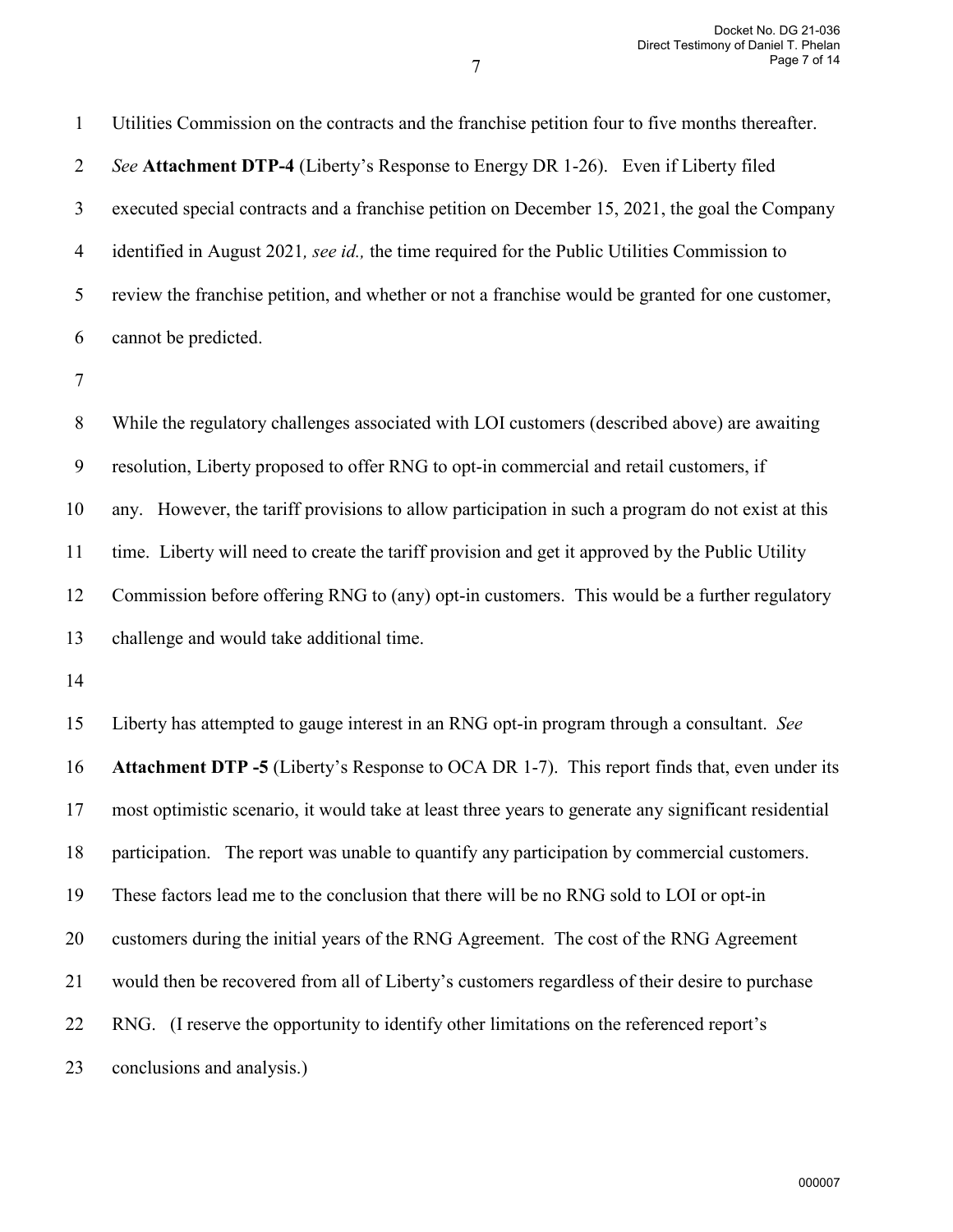| Q. What would the economic impact on customers be if the RNG Agreement were |
|-----------------------------------------------------------------------------|
| $2$ anneavad?                                                               |

2 **approved?** 3

4 A.The RNG Agreement would cause Liberty's customers to pay above-market rates for gas,

- 5 without consideration of their desire to do so.
- 6

### 7 **Q. Please describe the economic analysis Liberty performed and the results of that**  8 **analysis.** 9

10 A.Liberty provided an analysis of the delivered cost of RNG under RUDARPA's ownership,

11 and a separate analysis of the delivered cost of gas under Liberty's ownership, were Liberty to

12 buy the RNG facility. In the event that Liberty were to purchase the facility, the purchase price

13 would be negotiated at the time of purchase, but Liberty has provided an estimated facility value

14 in year one of \$13,304,368. This purchase price, with straight-line depreciation over a 20-year

15 life cycle, shows a delivered cost of \$10.47-\$16.55 per dekatherm (Dth) under RUDARPA's

16 ownership, and \$9.69-\$11.06 per Dth under Liberty's ownership. *See* **Attachment DTP-3**

17 (Bates 099-100)**, Attachment DTP-2** (RNG Agreement). Liberty also attempted to quantify the

18 cost effects of including the unsold volume of RNG in its standard COG rates.

19

21

20 **Q. What did Liberty conclude from its analysis?**

22 **A.** Liberty concluded that (Bates 022, line 11) "[t]he impact of including the unsold RNG in the

23 Liberty COG would be *de minimus*." Liberty continued: (Bates 022, lines 12-14)

24 "[i]ncluding all of the currently uncontracted RNG in the 2020-2021 COG at the Year 1 contract

25 price of \$1.047 (and making reasonable simplifying assumptions) would cause the Liberty COG

26 rate to increase by less than one penny per therm." *See* **Attachment DTP-3**.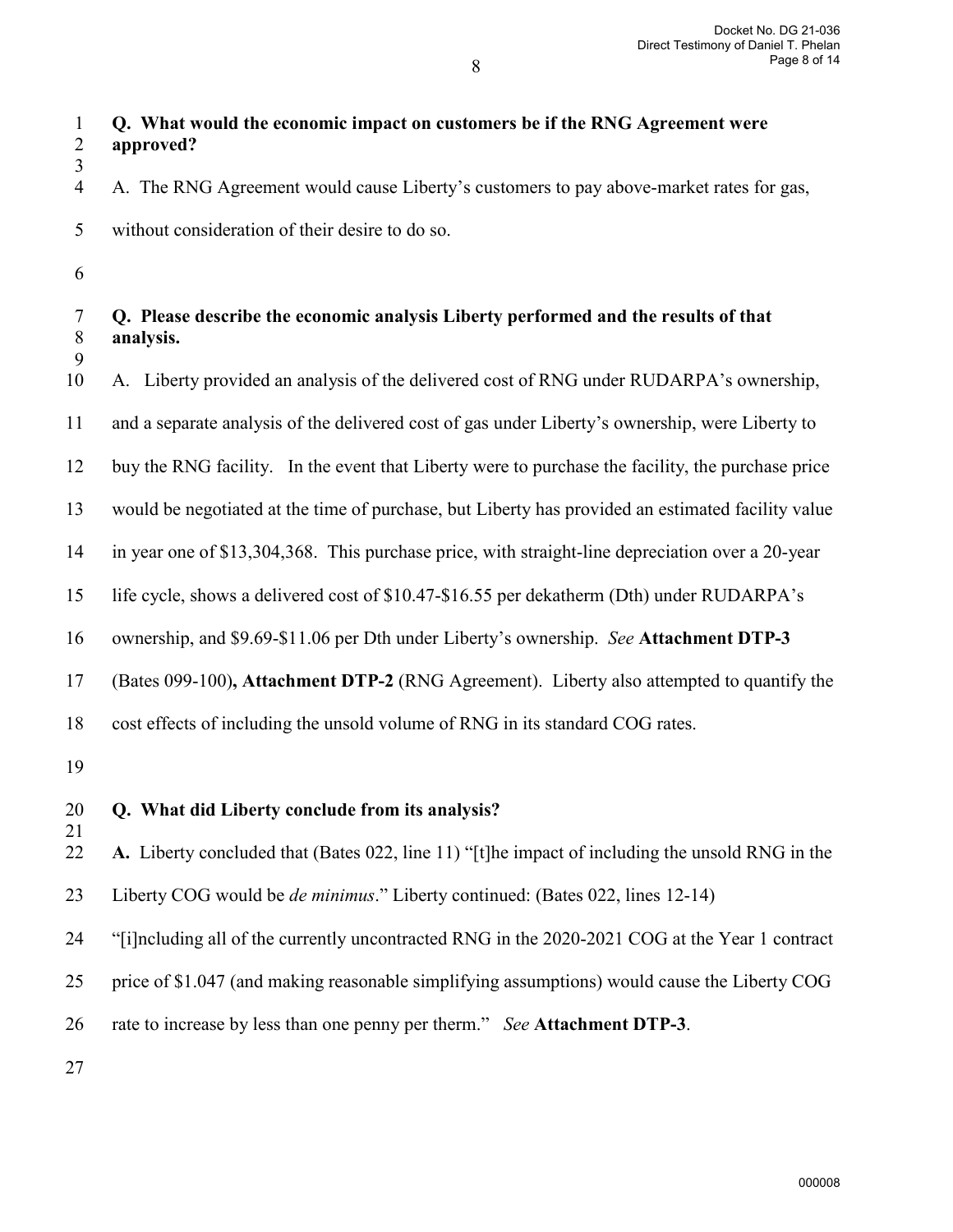1 **Q. Do you agree with Liberty's analysis and conclusion?** 2 3 **A.** No. Liberty's assumptions do not represent a realistic scenario and understate the risk 4 associated with the contract. Furthermore, it does not sufficiently analyze the future impacts of 5 the RNG Agreement on Liberty's overall cost of gas (COG) rate. 6 7 **Q. Please explain.**

8 A.First, Liberty has assumed that all LOI customers will in fact sign purchase contracts. The 9 LOI customers have a combined annual demand of 317,169 Dth. This would represent 59% of 10 RUDARPA's projected Year 1 output. However, these customers have not signed contracts with 11 Liberty to receive RNG. Liberty will need Commission approval for any such contracts and has 12 not indicated a reasonable timeline or ability to do so. Notably, one of the LOI customers is 13 physically located outside of Liberty's franchise area and Liberty would need a new franchise for 14 that single customer. Liberty has not yet sought approval of that franchise.

15

16 Without signed contracts, Liberty will recover the above-market cost of RNG from all of its 17 customers rather than from customers who have made the decision to pay for RNG. Liberty has 18 not filed any contracts to sell RNG. The recovery of the contract costs, at a higher rate than 19 Liberty's approved cost of gas, would therefore fall to non-voluntary customers. An analysis of 20 overall impacts on Liberty's COG rates should assess the full volume of RNG delivery. 21 Second, Liberty has performed the analysis based on the MASQ instead of the projected facility 22 output. The difference between RUDARPA's projections and the MASQ is significant: 23 RUDARPA expects to produce 48,083 Dth above the MASQ in Year 1. This is nearly 10% of 24 the MASQ in that year.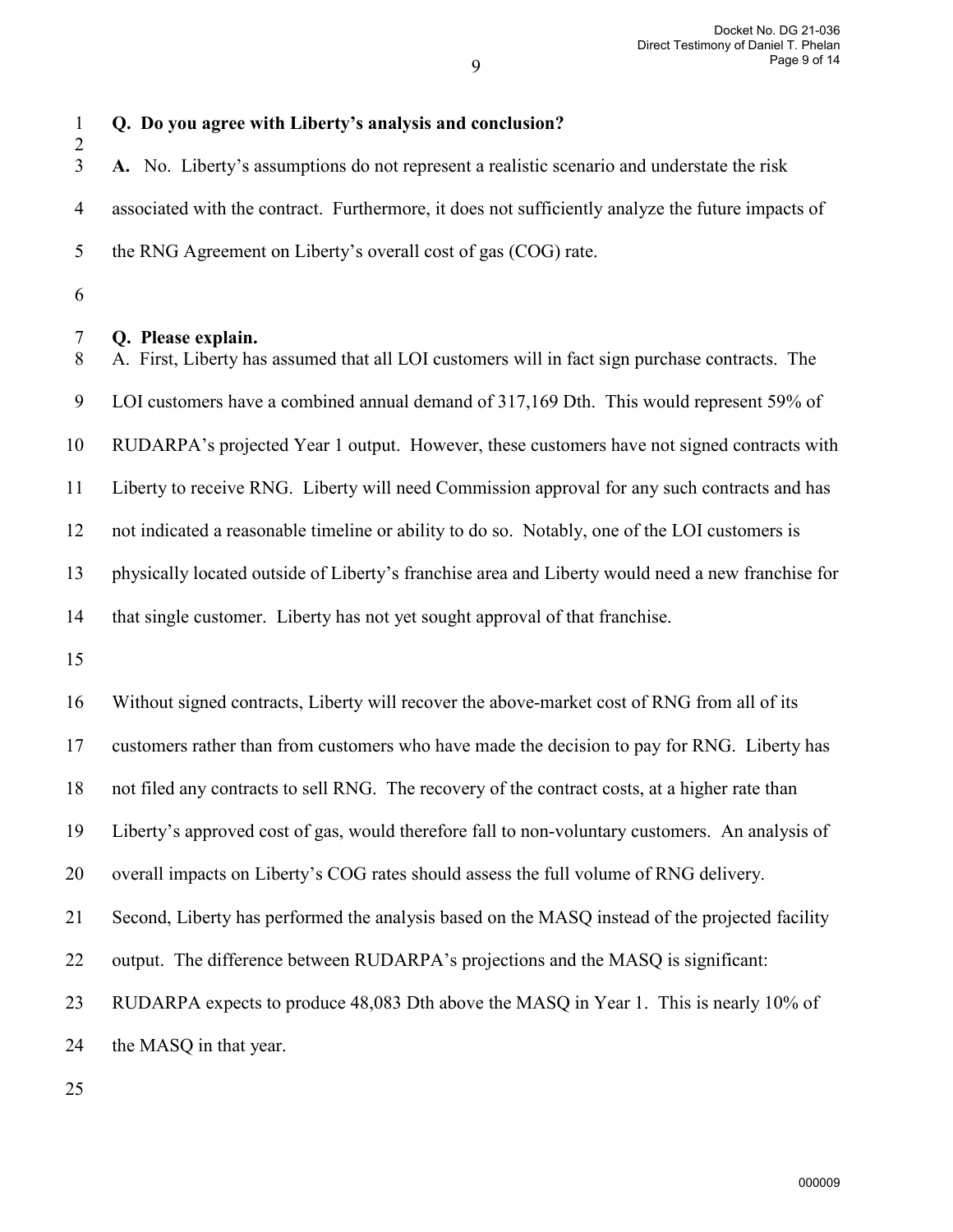| $\mathbf{1}$     | Third, Liberty has only provided an analysis of winter months. Liberty has "assumed to          |
|------------------|-------------------------------------------------------------------------------------------------|
| $\overline{2}$   | be consistent over the year" (Liberty Response to Energy DR 3-2) but has not provided a pricing |
| 3                | analysis of each month of the year. See Attachment DTP-6                                        |
| $\overline{4}$   |                                                                                                 |
| 5                | Fourth, Liberty has used data from its most recent COG proceeding to estimate the impact of the |
| 6                | RNG Agreement, rather than using projected future commodity costs. The rate impacts of the      |
| $\tau$           | RNG Agreement are based on the difference between the contracted RNG price and the              |
| $8\phantom{.}$   | commodity cost of replacement gas. That is, if commodity costs are lower than RNG costs, the    |
| $\boldsymbol{9}$ | RNG Agreement increases rates. Conversely, if commodity costs are higher than RNG costs, the    |
| 10               | RNG Agreement decreases rates. When calculating the cost impact of the RNG Agreement in         |
| 11               | Year 1, Liberty did not use reasonable assumptions about the future commodity cost of gas.      |
| 12               |                                                                                                 |
| 13               | Q. Have you performed an analysis that corrects these assumptions?                              |
| 14<br>15         | A. Yes. My analysis assumes that no volume of RNG is sold directly to LOI customers, that the   |
| 16               | RUDARPA facility meets its projected output, and used Liberty's projected commodity costs,      |
| 17               | see Attachment DTP-7 (Liberty's Response to Energy DR 2-3.a), to estimate the impact of the     |
| 18               | contract in Year 1, the split year of May 2022-May 2023.                                        |
| 19               |                                                                                                 |
| 20               | Q. What were the results of that analysis?                                                      |
| 21<br>22         | A. Under those assumptions, I find that the RNG Agreement results in a $\varphi$ 2.4            |
| 23               | per therm increase in May 2022-May 2023. The RNG Agreement will cost Liberty's                  |
| 24               | ratepayers \$2,650,866 above the cost of gas for the year. This increase represents a 3.48%     |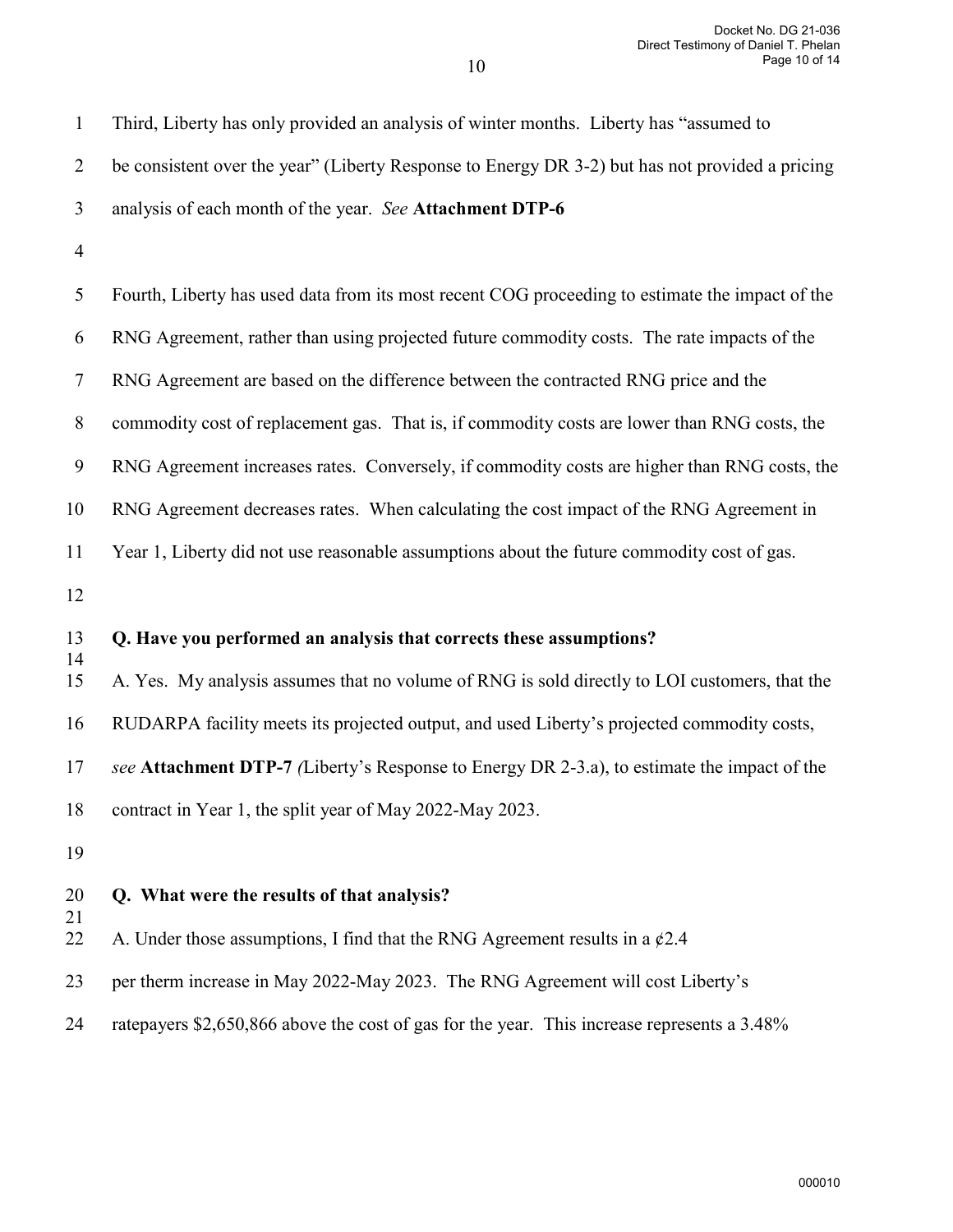1 increase to the cost of gas for Liberty's ratepayers. *See* **Attachment DTP-8 and DTP 8.xlsx**  2 (DTP calculations).

3

5

#### 4 **Q. Has Liberty proposed any mechanism to mitigate customer costs?**

6 A. Liberty has offered to cap the volume of RNG included in its COG rate at 5%

7 of EnergyNorth's annual sendout.

8

10

# 9 **Q. Does the proposed 5% cap change your analysis?**

11 A. No. In Year 1, the projected output is marginally below the 5% cap. However, over the 12 seventeen-year duration of the RNG Agreement, using the simplifying assumption of zero load 13 growth, this cap would exceed the projected production of the facility in all but two years of 14 the RNG Agreement. In those two years, the cap would limit ratepayer exposure to the cost 15 of 23,447 Dth. Given the contract pricing in those two years, this would protect ratepayers from 16 paying \$271,948. That dollar amount represents just 0.27% of the increased \$99,917,946 gross 17 contract commodity cost over the course of the RNG Agreement. *See* **Attachment**  18 **DTP 9 and DTP 9.xls** (DTP calculations). Thus, even including the two years when projected 19 production exceeds the cap, this five percent cap does not sufficiently protect ratepayers from the 20 risks associated with this contract. The cap offers minimal protection in the first five years, then 21 effectively none after. If Liberty does in fact sign contracts with its LOI customers, the resulting 22 reduction in unsold RNG would eliminate the protections altogether. When those contracts 23 expire, Liberty would include the entire cost of RNG in its overall COG without significant risk

24 mitigation. Furthermore, the projected production of the RNG facility will decrease over time,

25 making the production farther below the five percent cap even as the contract costs escalate on a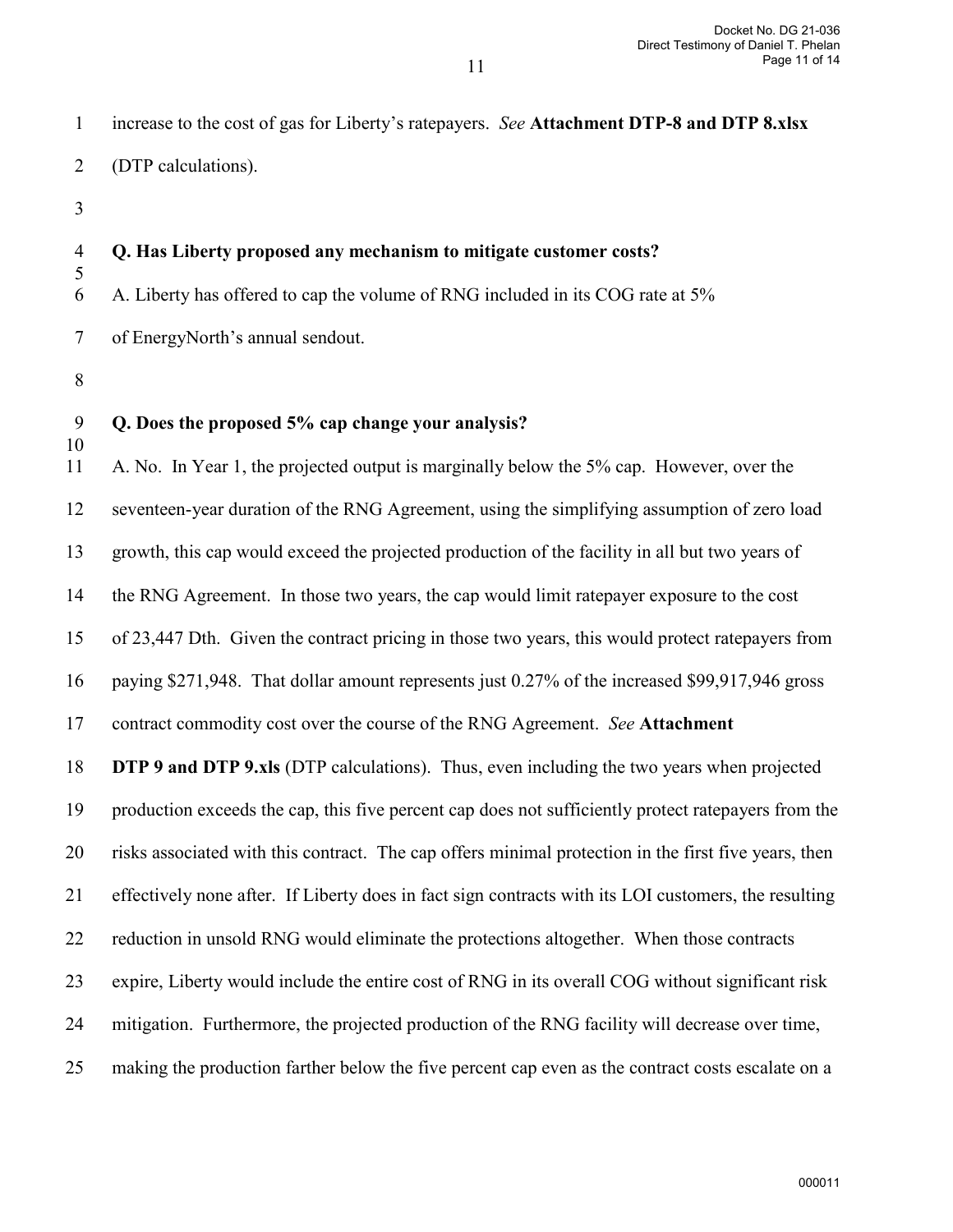| $\mathbf{1}$     | dollar per Dth basis. This, along with the inability to predict the cost of pipeline gas as time goes   |
|------------------|---------------------------------------------------------------------------------------------------------|
| $\overline{2}$   | on -- and thus the inability to predict the ratepayer cost of the contract -- represents significant    |
| 3                | risk to which non-voluntary customers will be exposed.                                                  |
| $\overline{4}$   |                                                                                                         |
| 5<br>6<br>7      | Q. Does Energy's or Liberty's analysis include the impact of potential opt-in residential<br>customers? |
| $8\,$            | A. No. Liberty does not include an analysis of opt-in customer participation, and Energy finds it       |
| $\boldsymbol{9}$ | unreasonable to expect opt-in participation. In Year 1 of the RNG Agreement, as analyzed here,          |
| 10               | it is unlikely that Liberty will have had an opportunity to implement an approved tariff provision      |
| 11               | for opt-in customers.                                                                                   |
| 12               |                                                                                                         |
| 13<br>14         | Q. Has the value of TRECs been included in either Energy or Liberty's analysis?                         |
| 15               | A. No. To date, Liberty's economic analysis, as described above, does not include any revenue           |
| 16               | from TRECs. Energy does not believe that any revenue from TRECs should be included in the               |
| 17               | analysis. See also Testimony of the Department of Energy's Deandra Perruccio.                           |
| 18<br>19<br>20   | Q. Are there other risks associated with the RNG Agreement?                                             |
| 21               | A. Yes. Liberty would have the ability to purchase the production facility under the RNG                |
| 22               | Agreement and has indicated that doing so would create a 25%-33% savings in RNG commodity               |
| 23               | cost over the facility's 20-year life. Liberty said it would negotiate the purchase price of the        |
| 24               | facility in the future, but has provided an estimated facility value in year one of \$13,304,368.       |
| 25               | However, purchasing the facility would place Liberty's customers at risk of stranded costs              |
| 26               | related to this purchase. Liberty has not identified gas production facilities owned by a similar       |
| 27               | utility. Furthermore, purchasing the facility would spread the cost of the facility, and its            |
|                  |                                                                                                         |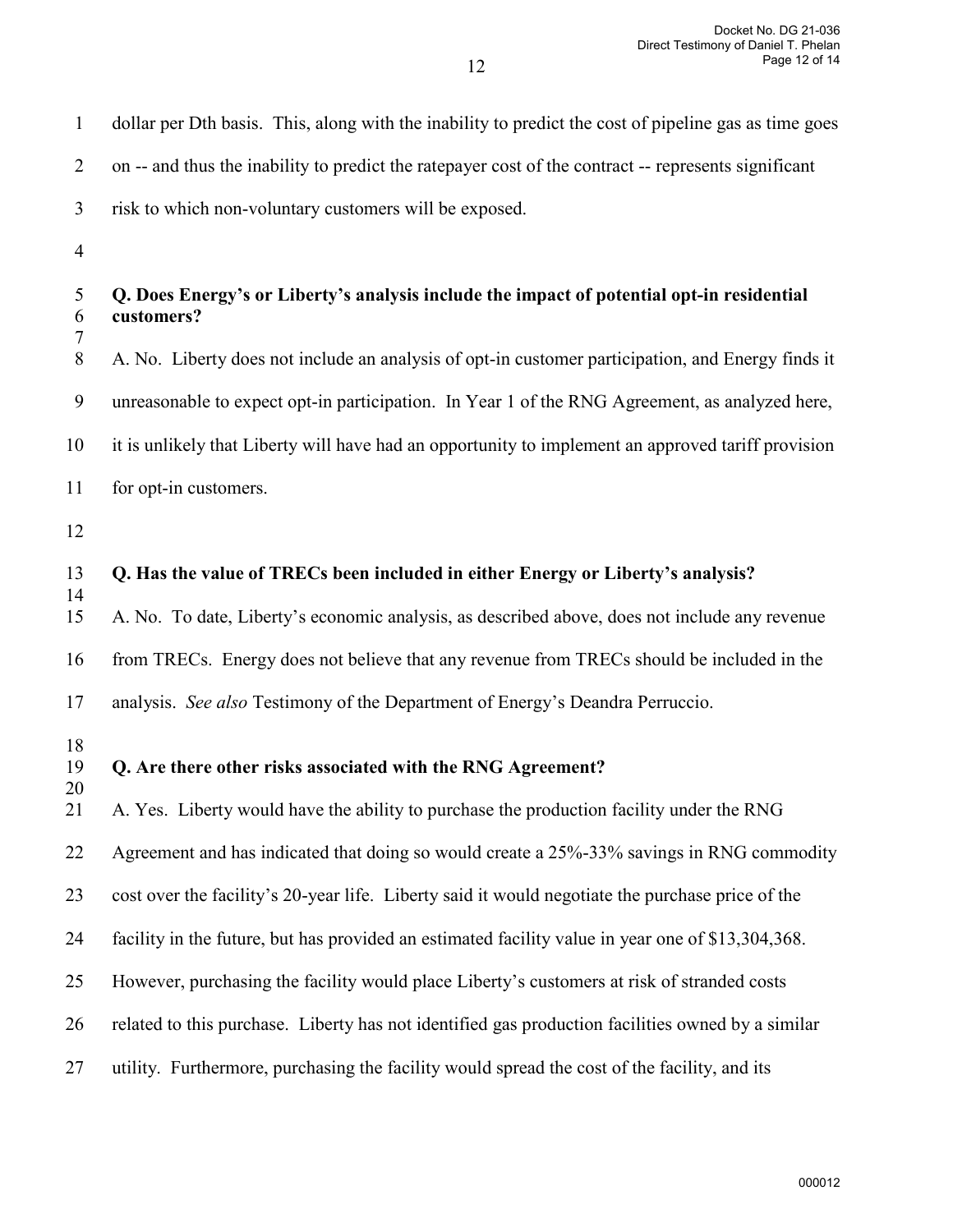1 associated RNG, to all of Liberty's customers. The facility would be put into Liberty's rate base 2 and therefore increase expenses to all ratepayers, whether or not they had any desire to purchase 3 RNG. This risk is compounded by the lack of signed contracts from LOI customers and places 4 ratepayers at risk for both the entire value of the production facility and the above-market cost of 5 RNG.

13

6

7 Another significant risk is the seventeen-year duration of the RNG Agreement. While Energy 8 has been able to analyze the cost impacts of the RNG Agreement in Year 1, neither Energy nor 9 Liberty can estimate the long-term rate impacts of the RNG Agreement. As previously 10 discussed, the cost of the RNG Agreement is measured by its relationship to what it is replacing, 11 i.e., the cost of gas. It is appropriate to compare the RNG cost to the cost of pipeline gas. 12 However, Liberty has provided a projection of that cost for just twenty-eight months. *See*  13 **Attachment DTP 7.** Beyond this period, neither Liberty nor Energy has a basis of comparison 14 for the RNG Agreement's prices. Thus the RNG Agreement creates an obligation for Liberty to 15 purchase RNG without knowing that doing so will be cost-effective. Additionally, the RNG 16 Agreement gives Liberty the ability to extend it for an additional ten years at the end of its term, 17 without subsequent Commission approval. Liberty would have the sole discretion to continue 18 the RNG Agreement, regardless of whether or not the RNG Agreement has provided benefit – or 19 significant harm – to ratepayers.

20

21 **Q.** Is this testimony based on the information Liberty provided prior to October 15, 2021? 22 A. Yes.